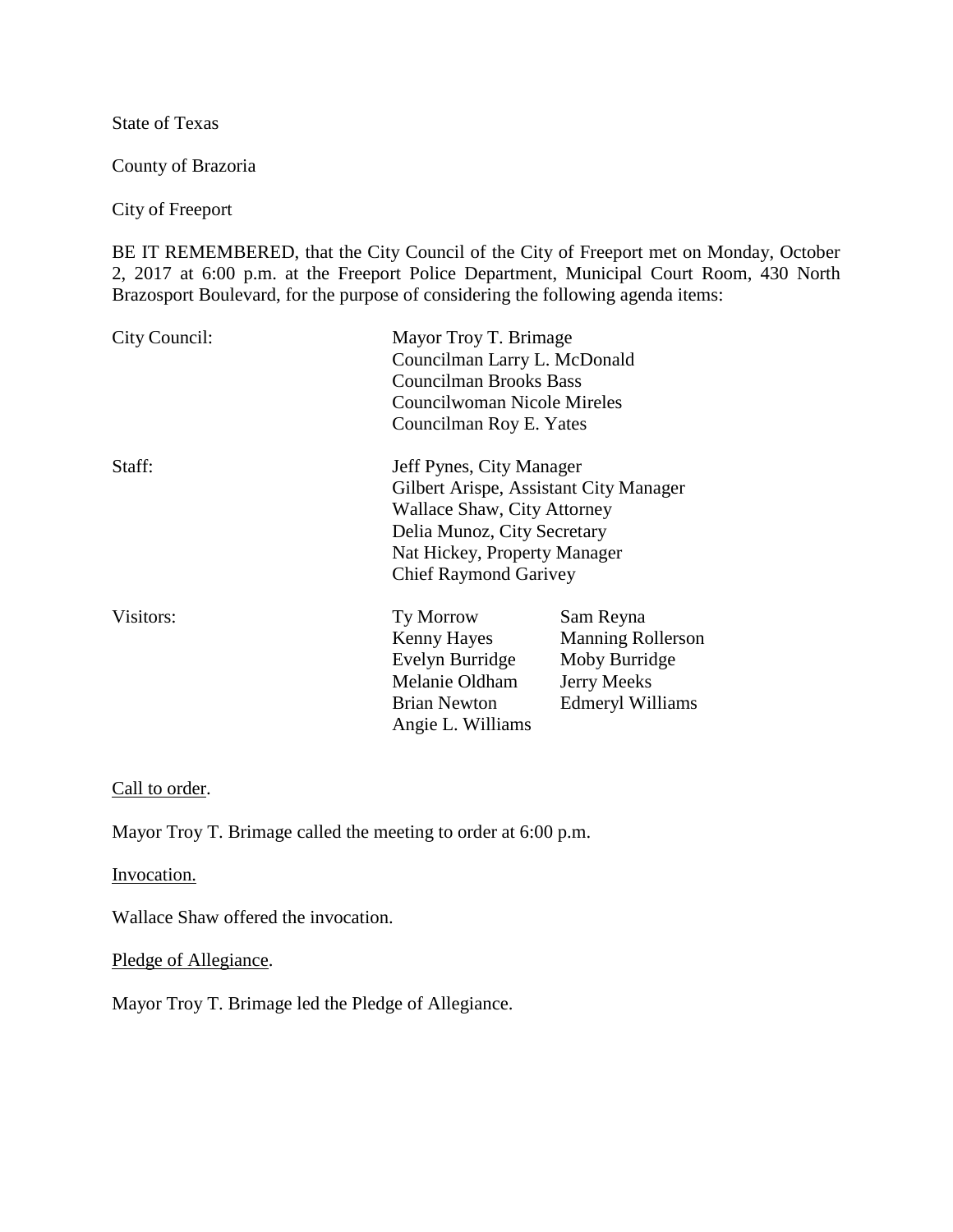### Attending citizens and their business.

Manning Rollerson stated that he wanted a response in writing for his open record request on filing a restraining order and an investigation on Chief of Police.

Manning Rollerson addressed Council on a ditch he was cutting on East 4<sup>th</sup> Street. He stated that he was cutting grass on a lot behind Councilman McDonald's property when he almost fell off his riding lawn mower and hit his head. The ditch belongs to the City.

Consideration of approving the September 18, 21, 2017 Council Minutes.

Councilwoman Mireles, seconded by Councilman McDonald, with all present voting "Aye", Council unanimously approved the minutes of September l8, 21, 2017 Council Minutes.

Consideration of approving Resolution No. 2017-2530 nominating candidate(s) for a position on the Board of Directors of the Brazoria County Appraisal District for a two year term 2018-2019.

This item was reagendaed.

Consideration of approving Resolution No. 2017-2531 readopting a residential and commercial tax abatement and reinvestment zone policy and adopting the guidelines and criteria.

On a motion by Councilman Bass, seconded by Councilman McDonald, with all present voting "Aye", Council unanimously approved Resolution No. 2017-2531 readopting a residential and commercial tax abatement and reinvestment zone policy and adopting the guidelines and criteria.

Consideration of approving a request from the fraternal Order Eagles # 3111, to conduct their Annual Turkey Shoot every Saturday from noon to 6:00 p.m., beginning October 21, 2017 and ending December 23, 2017.

On a motion by Councilman McDonald, seconded by Councilman Bass, with all present voting "Aye", Council unanimously approved a request from the fraternal Order Eagles # 3111, to conduct their Annual Turkey Shoot every Saturday from noon to 6:00 p.m., beginning October 21, 2017 and ending December 23, 2017.

Consideration of approving a final plat of Brazos Cove, Section l, a Subdivision of 12.997 Acres in the M.B. Nuckols Labor, Abstract 103 and S.F. Austin Survey, Abstract 33, in the City of Freeport, Brazoria County Texas, 67 Lots, 3 Blocks, 4 reserves, dated July 2017.

On a motion by Councilman Bass, seconded by Councilman McDonald, with all present voting "Aye", Council unanimously approved a final plat of Brazos Cove, Section l, a Subdivision of 12.997 Acres in the M.B. Nuckols Labor, Abstract 103 and S.F. Austin Survey, Abstract 33, in the City of Freeport, Brazoria County Texas, 67 Lots, 3 Blocks, 4 reserves, dated July 2017.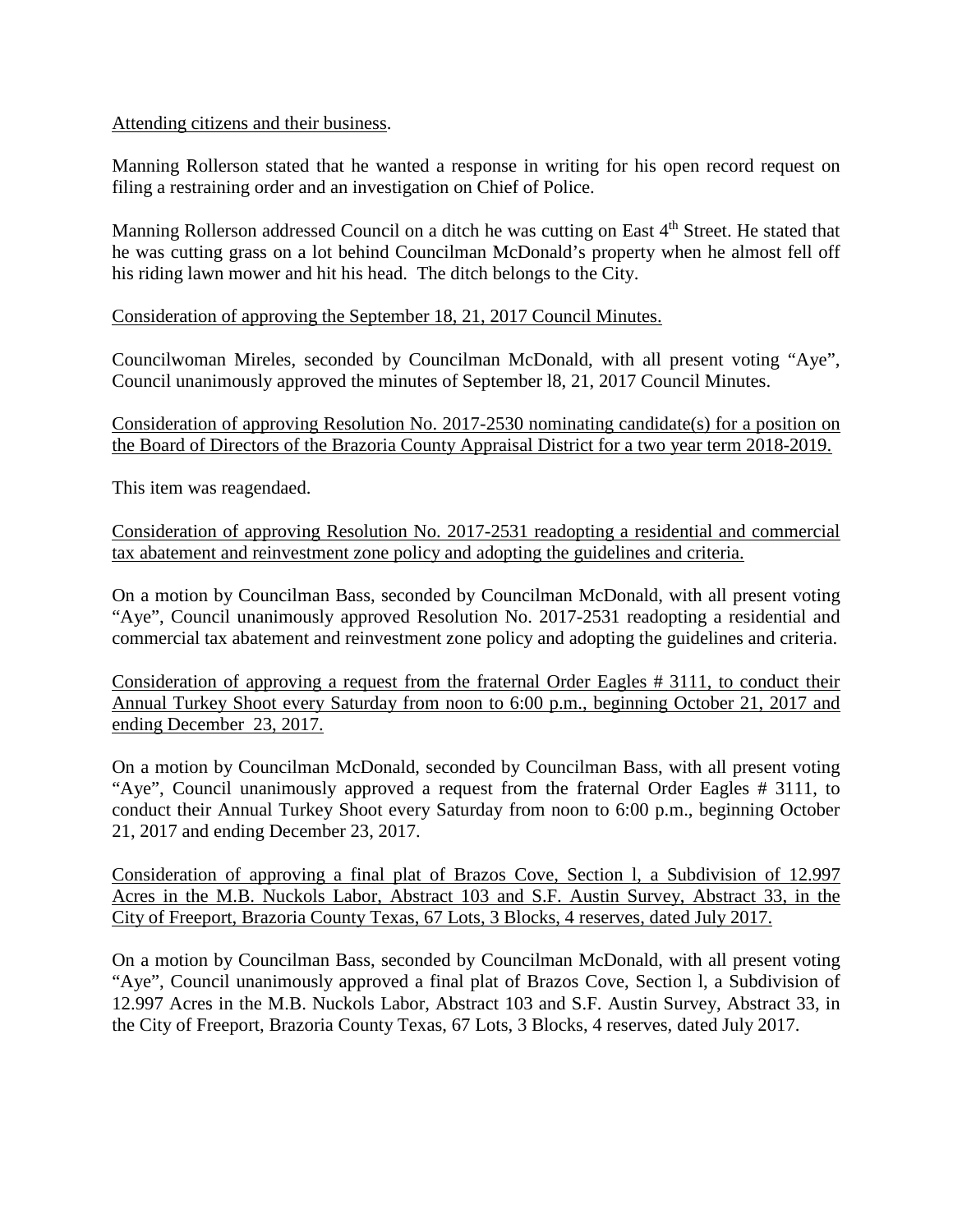Consideration of approving a replat of 4.796 Acres known as Lot R R of Bastrop Holiday Beach Subdivision (unrecorded) out of the E. E. White 100 Acre Tract in the William McDermott Labor, Abstract 342, City of Freeport, Brazoria County, Texas, dated August 2017.

On a motion by Councilwoman Mireles, seconded by Councilwoman McDonald with all present voting "Aye", Council unanimously approved a replat of 4.796 Acres known as Lot R R of Bastrop Holiday Beach Subdivision (unrecorded) out of the E. E. White 100 Acre Tract in the William McDermott Labor, Abstract 342, City of Freeport, Brazoria County, Texas, dated August 2017.

Work Session:

# Mayor Troy T. Brimage announcements and comments.

Mayor Troy T. Brimage and Council will determine and hire an engineer to identify the infrastructure needs. They will be working with Jerry Meeks from Veolia Water and welcome input from staff and audience. He reported that Jeff Pynes, Gilbert Arispe, Council Members and David Hoelewyn from the Street Department met with the Velasco Drainage District; getting data from the Velasco Drainage District to the City's web site for pump information and the amount of water passing through, making information more accessible.

## Councilman McDonald Ward A announcements and comments.

Councilman McDonald attended the Summertime Bikes and Blues Festival and it looked slim.

# Councilman Bass Ward B announcements and comments.

Councilman Bass wanted to reiterate that Council would have an option to approve and review the engineering firm for the infrastructure project. He said constituents are questioning the parking of the vehicles on the front yards and on sidewalks.

### Councilwoman Mireles Ward C announcements and comments.

Councilwoman Mireles asked if Johnathan Sublet from the Planning Commission would be replaced and if we had applicants. She's recommending that each ward have a representative on the Planning Commission Committee. She also asked for a quarterly budget report.

### Councilman Yates Ward D announcements and comments.

Councilman Yates reported that Kendig Keast Master Plan is getting closer and suggests that the Freeport Economic Development, Port Freeport and the City get together and get ideas on what they want. Welcomes emails and suggestions on what is needed.